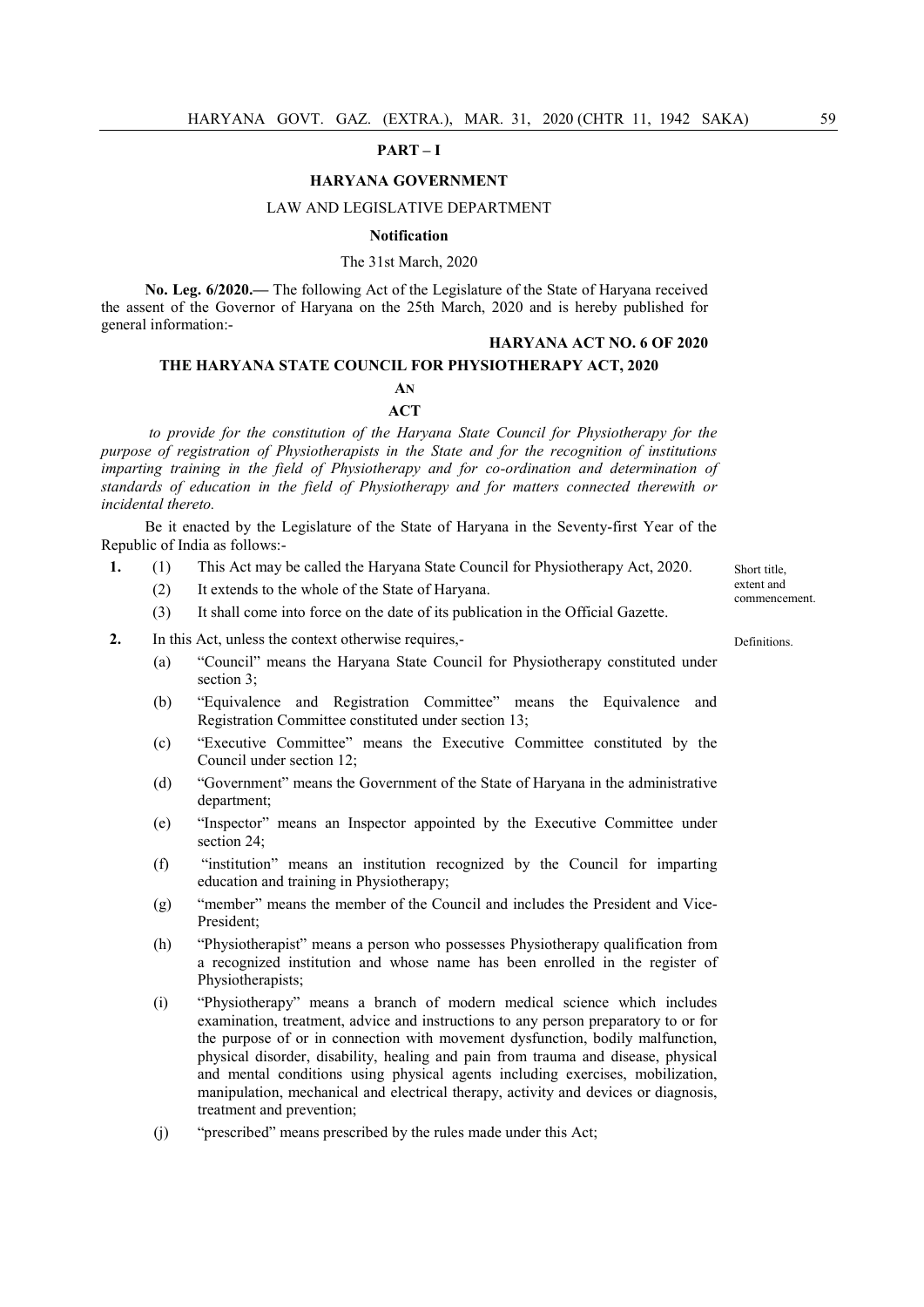- (k) "recognised institution" means,-
	- (i) any institution established by law in force in the State of Haryana; or
	- (ii) any other institution recognised by the Government for the purpose of this Act;
- (l) "recognised university" means,-
	- (i) any university incorporated by law in India; or
	- (ii) any other university which is declared by the Government to be a recognised university for the purpose of this Act;
- (m) "register" means the register of Physiotherapists prepared and maintained by the Council under section 29;
- (n) "registered practitioner" means a Physiotherapist whose name is entered and continues to remain in the register;
- (o) "Registrar" means the Registrar appointed under section 16;
- (p) "regulations" means the regulations framed by the Council under this Act;
- (q) "State" means the State of Haryana..'.

3. (1) The Government shall, by notification in the Official Gazette, constitute a body to be known as the Haryana State Council for Physiotherapy to exercise the powers conferred on and to perform functions assigned to it under this Act.

 (2) The Council shall be a body corporate having perpetual succession and a common seal with power, subject to the provisions of this Act and the rules made there under to acquire, hold and dispose of property, both movable and immovable and to enter into contracts and shall by the said name sue and be sued.

(3) The headquarters of the Council shall be at Panchkula, Haryana.

4. (1) The Government shall, by notification constitute a Council consisting of the following members, namely:-

- (i) Director, Medical Education and Research Department shall be the President;
- (ii) Deputy Director, dealing with the subject of Physiotherapy in Medical Education and Research Department shall be the Vice-President;
- (iii) one Physiotherapist amongst the teaching faculty from each of the Government teaching institutions in the State, to be nominated by the Government;
- (iv) three Physiotherapists amongst the teaching faculty in the Government Aided or private institutions in the State, to be nominated by the Government;
- (v) two members elected in the election conducted by the Council from amongst the registered practitioners;
- (vi) one member from the Haryana Medical Council to be nominated by the Government.
- (2) The Registrar of the Council shall be the Member-Secretary.

Disqualifications. 5. (1) A person shall not be qualified to be nominated, as a member, if he,-

- (i) is of unsound mind and stands so declared by a competent court;
- (ii) is or has been convicted of any offence involving moral turpitude, which, in the opinion of the Government renders him unfit to be a member of the Council;
- (iii) is an un-discharged insolvent;
- (iv) has been punished by the Council in any manner for infamous conduct in the profession;
- (v) has been removed or dismissed from the service of the Government or any institution;

Constitution of Council.

Composition of Council.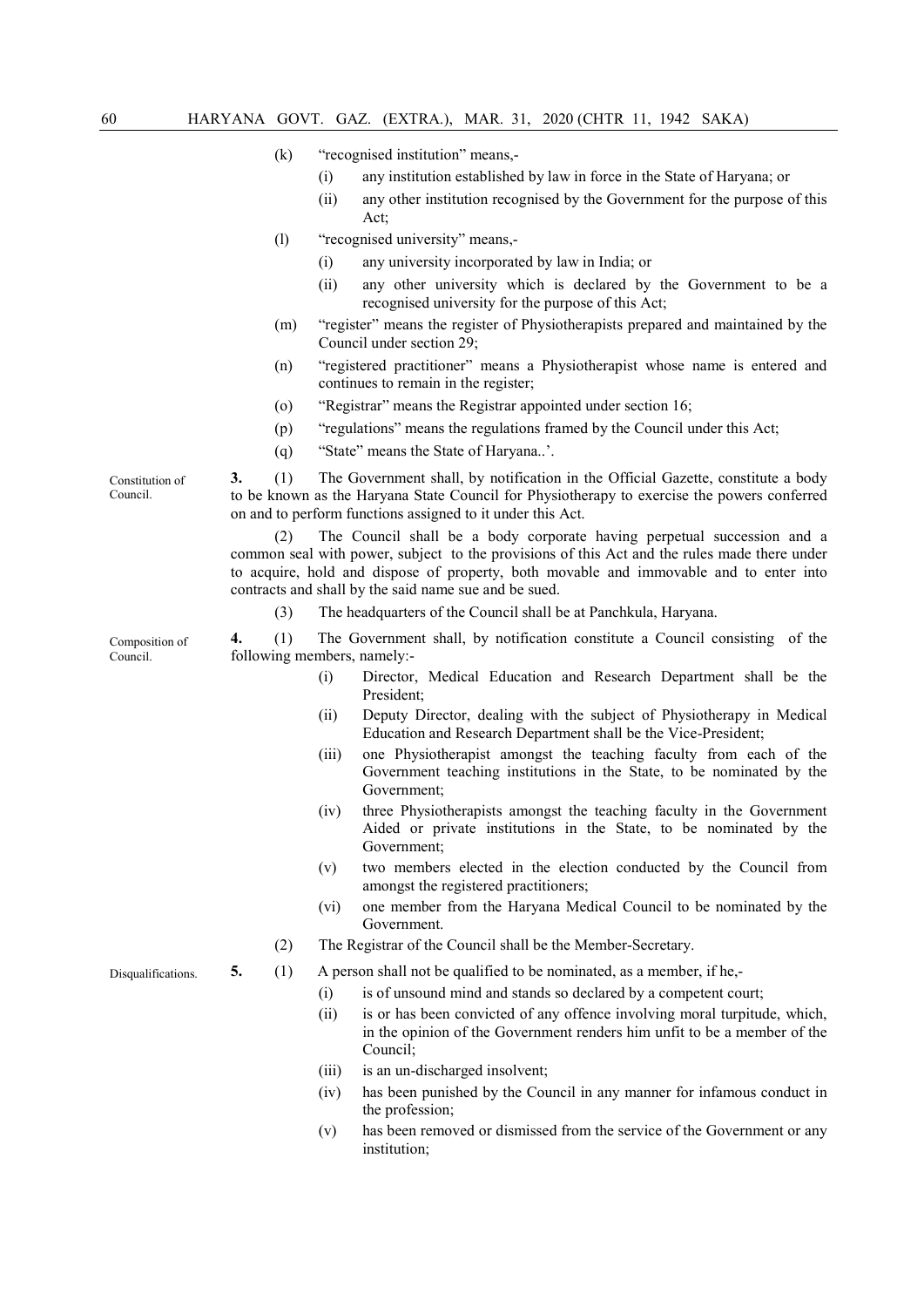(vi) whose name has been removed or is not entered in the register; or

(vii) has completed the age of sixty-two years.

If any member absent himself from three consecutive meetings of the Council, without the permission of the Council, or without such reason as may, in the opinion of the Council, be sufficient, the Council may declare his seat vacant and take steps to fill the vacancy.

If any member becomes or is found to be subject to any of the disqualifications mentioned in sub-section (1), the Council shall submit a report to the Government, and the Government, if satisfied about the disqualification, shall declare his seat vacant.

6. (1) The term of office of the member of the Council, other than the ex-officio members shall be three years from the date on which he assumes office.

 (2) Where the said term of three years is about to expire in respect of any member, a successor may be nominated at any time within three months before the said term expires but he shall not assume office until the said term has expired.

 (3) No member shall be nominated for more than two terms or up to the age of sixtytwo years, whichever is earlier.

7. (1) Any casual vacancy arising in the office of a nominated member of the Council by reason of his death, resignation, removal or disability or otherwise, before the expiry of his term of office, shall be filled up within a period not exceeding six months from the date such vacancy occurs, in such manner, as may be prescribed.

 (2) Any person nominated under sub-section (1) shall hold office for the residual period of the term of the member in whose vacancy he has been nominated.

8. (1) A member other than ex-officio member may, at any time resign his office by giving a notice in writing addressed to the President of the Council and such resignation shall be forwarded to the Government. Resignation.

 (2) Every such resignation shall take effect from the date on which it is accepted by the Government.

9. (1) The Council shall meet at least twice in a calendar year and may also meet as many times, as necessary to transact its business.

 (2) The President, when present, shall preside over the meeting of the Council and in his absence, the Vice-President shall preside. In case both the President and Vice-President are absent, any other member elected by the members present from amongst themselves shall preside at such meeting. The Vice-President or the member presiding for that meeting, as the case may be, shall have all the powers of the President.

 (3) All transactions of business at a meeting shall be decided by the votes of the majority of members.

 (4) The presiding authority at a meeting in addition to his vote as a member of the Council, shall have a second or a casting vote, in case of equality of votes.

10. The quorum for the transaction of business at a meeting of the Council shall be one-third of the total number of the members including the President: Quorum.

 Provided that if within half an hour from the time fixed for the meeting, quorum is not complete, the President or Vice-President or the presiding member, as the case may be, shall adjourn the meeting to such hour on some future day, as it may notify on the notice board and website of the Council. The business which may have been brought before the original meeting shall be brought before the adjourned meeting and shall be disposed of in such meeting or any subsequent adjournment thereof, whether quorum is complete or not.

11. (1) A copy of the proceedings of every meeting of the Council shall, within fifteen days from the date of the meeting, be forwarded to the Government or any other authority appointed by it on its behalf.

No act or proceedings of the Council shall be invalidated merely on the ground of any vacancy or defect in the constitution of the Council.

Term of office of member.

Casual vacancy.

Meetings of Council.

Proceedings of meetings.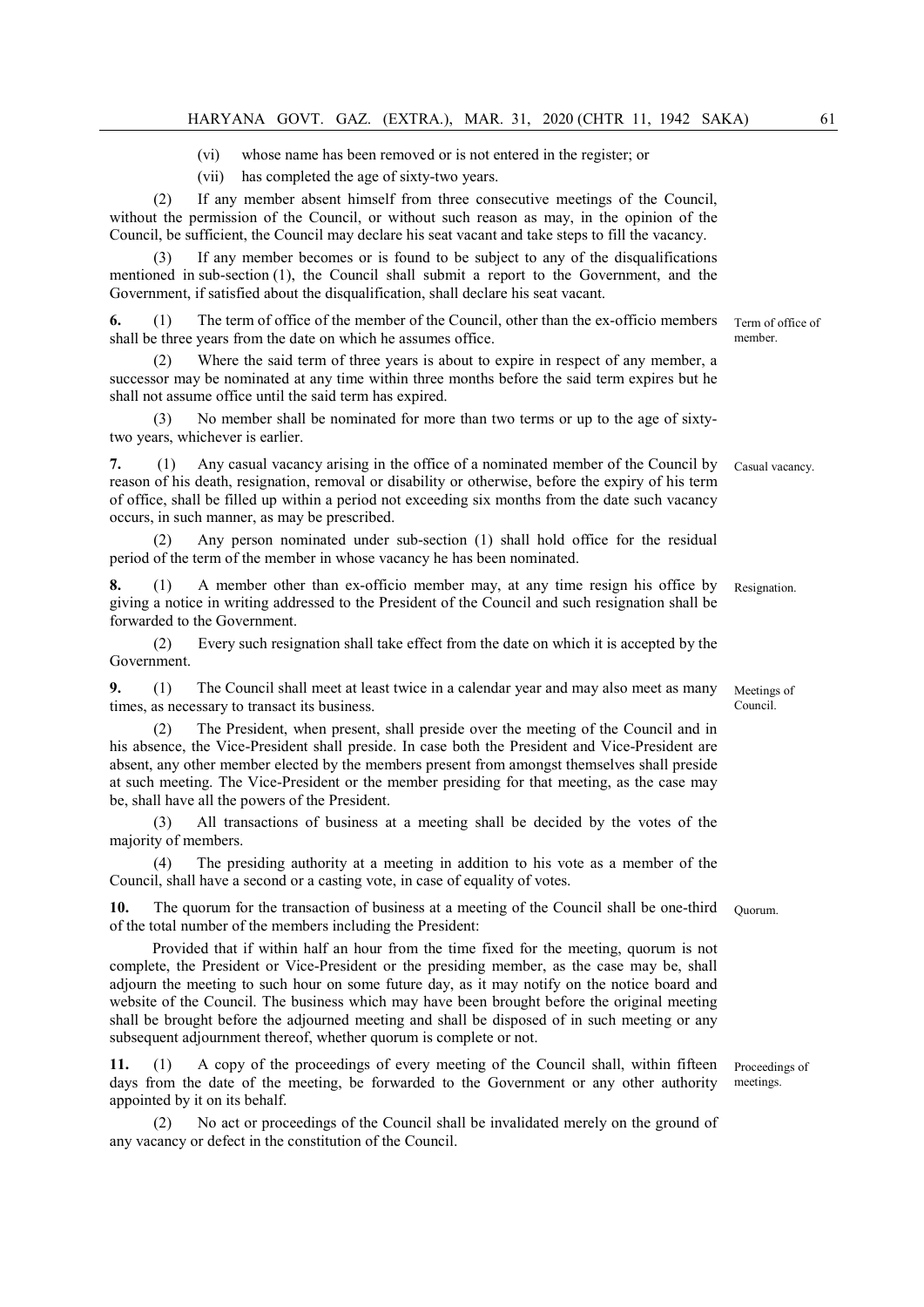Constitution of Executive Committee.

12. (1) The Council shall constitute an Executive Committee from amongst its members for performing such functions in the manner, as may be specified by regulations.

- (2) The Executive Committee shall consist of the following members, namely:-
	- (i) the President of the Council shall be the Chairman;
	- (ii) the Vice-President of the Council shall be the Vice-Chairman;
	- (iii) the Registrar of the Council shall be the Member-Secretary;
	- (iv) one nominated member of the Haryana State Medical Council;
	- (v) one member each from sub-clauses (iii), (iv) and (v) of section 4, to be nominated by the President of the Council.

(3) A member of the Executive Committee shall hold office until the expiry of his term of office as a member of the Council and he shall be eligible for re-nomination.

(4) The Executive Committee shall exercise and discharge such powers and duties of the Council, as may be conferred upon it by regulations.

13. (1) There shall be a Equivalence and Registration Committee for the purpose of recommending the recognition of degrees granted by institutions imparting training in Physiotherapy and to consider matters relating to registration of Physiotherapists. The recommendations of this committee shall be subject to approval by the Executive Committee and the Council, unless otherwise provided in this Act.

 (2) The Vice-President shall be Chairman of such committee. There shall be five other members nominated by the President of the Council from amongst the members, representing educationists and specialists in different branches of Physiotherapy.

Sub-committees. 14. The Council may constitute sub-committees from amongst its members for such purposes, as it considers necessary.

> 15. The non-official members of the Council shall be paid such fee and allowances for their attendance in connection with the meetings of the Council, as may be prescribed.

Registrar. 16. (1) The Government shall, by notification in the Official Gazette, appoint a Registrar who shall be a Physiotherapist.

> (2) The method of appointment, salary, allowances, suspension, dismissal, removal and other terms and conditions of service of the Registrar shall be such, as may be prescribed.

> (3) Subject to the general superintendence and control by the Council, the Registrar shall be responsible for the performance of day-to-day affairs of the Council and such other functions, as may be assigned to him by the Council from time to time.

> (4) During any temporary vacancy in the office of the Registrar due to leave or any other reason, the Executive Committee may, with the previous sanction of the Government, appoint any member to act in his place, and such person so appointed shall, for the period of such appointment, be deemed to be the Registrar for the purposes of this Act.

> (5) The accounts of the Council shall be maintained by the Registrar in such manner, as may be prescribed.

> (6) The Registrar shall have supervisory powers over the staff and shall perform such other duties and discharge such other functions, as may be prescribed.

> 17. (1) The Council may with the previous approval of the Government, appoint such other officers and employees other than the Registrar, as it may deem necessary, for performing its duties and discharging its functions under this Act.

> (2) The method of appointment, salary and allowances, discipline and other terms and conditions of service of officers and employees appointed by the Council shall be such, as may be prescribed.

> 18. (1) Notwithstanding anything contained in this Act or any other State law for the time being in force, with effect from such date, as may be notified by the Government,-

> > (a) no person shall establish an institution imparting Physiotherapy; or

Other employees of Council.

Permission for establishment of new institutions.

Equivalence and Registration Committee.

Payment of fee and allowances.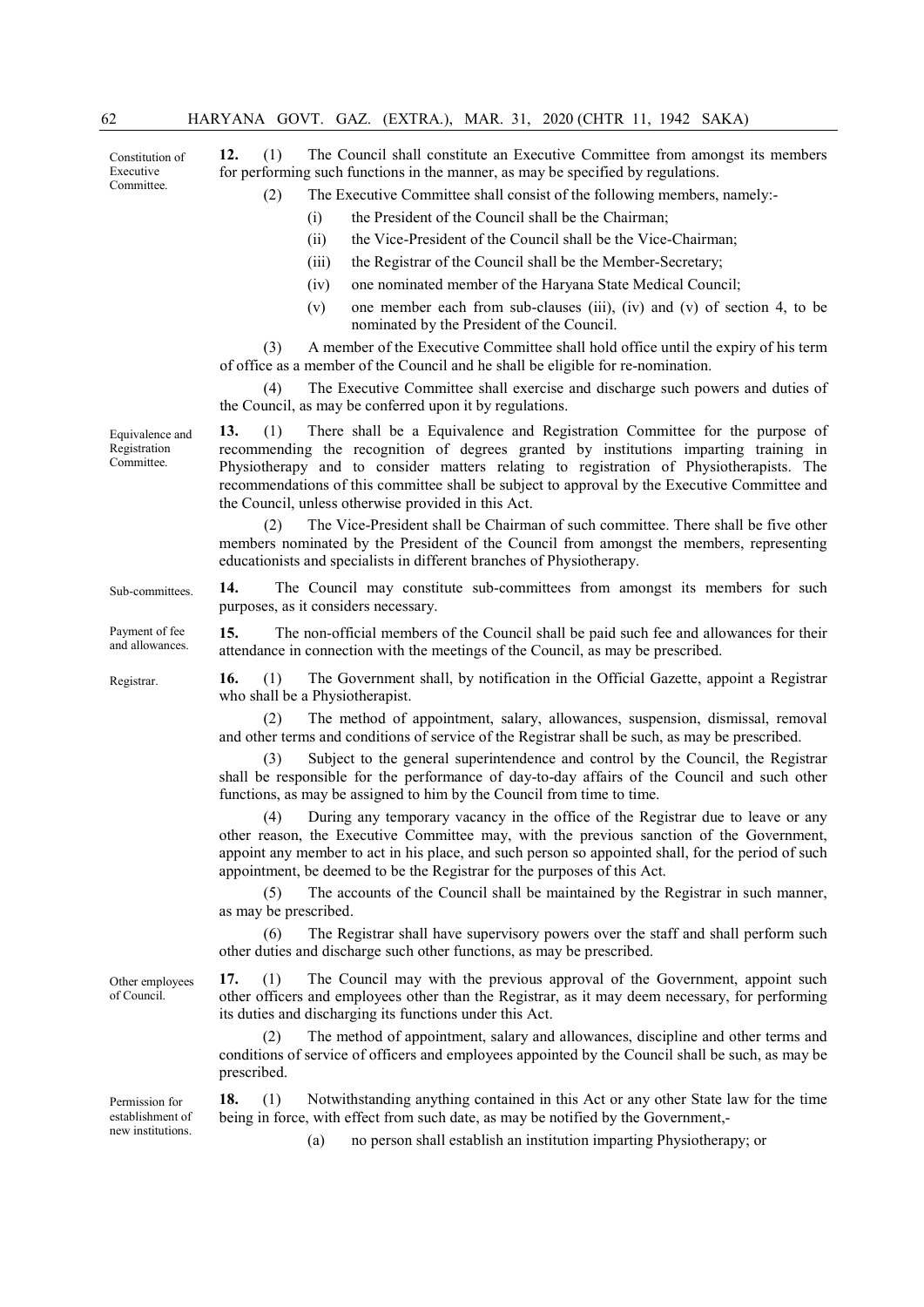- (b) no institution shall,-
	- (i) open a new or higher course of study or training (including a postgraduate course of study or training) which may enable a student or such course or training to qualify for the award of any recognised Physiotherapy qualification; or
	- (ii) increase its admission capacity in Physiotherapy course of study or training (including a post -graduate course of study or training),

except with the previous permission of the Government obtained in accordance with the provisions of this section.

(2) Every person or institution shall, for the purpose of obtaining permission under sub-section (1), submit an application to the Government and the Government shall, refer the application to the Council for its recommendations.

On receipt of an application under sub-section  $(2)$ , the Council may obtain such other particulars, as it may consider necessary and thereafter, it may,

- (a) if the application is defective and does not contain any necessary particulars, give a reasonable opportunity to the person concerned for making a written representation and it shall be open to such person to rectify the defects, if any, specified by the Council;
- (b) consider the application having regard to the factors referred to in subsection (6) and submit the application together with its recommendations thereon to the Government.

(4) The Government may, after considering the application and the recommendations of the Council, approve the application. The approval granted shall be deemed to be permission under sub-section (1).

(5) In case of disapproval of the application, the reasons for such disapproval shall be recorded in writing and such decision along with the reasons shall be conveyed to the applicant:

 Provided that the applicant may represent to the Government with clarifications for the objections raised by the Government and Government may, after considering those clarifications, grant the permission:

 Provided further that nothing in this sub-section shall prevent any person whose application has not been approved by the Government to submit a fresh application and the provisions of sub-section (1) shall apply to such application.

(6) The Council, while making its recommendations under clause (b) of sub-section (3) shall have due regard to the following factors, namely:-

- (a) whether the proposed institution or the existing institution seeking to open a new or higher course of study or training is in a position to offer the minimum standard of education as specified by the regulations;
- (b) whether the person seeking to establish an institution or the existing institution seeking to open a new or higher course of study or training or to increase its admission capacity has adequate financial resources;
- (c) whether necessary facilities in respect of staff, equipment, accommodation, training and other facilities to ensure proper functioning of the institution or conducting the new course of study or training or accommodating the increased admission capacity have been provided or shall be provided within the time limit specified in the application;
- (d) whether any arrangement has been made or programme drawn to impart training to students likely to attend such institution or course of study or training by persons having the recognized Physiotherapy qualification;
- (e) whether necessary arrangement has been made or programme drawn to meet the requirement of manpower in the field of practice of Physiotherapy; and
- (f) such other factors, as may be specified by regulations.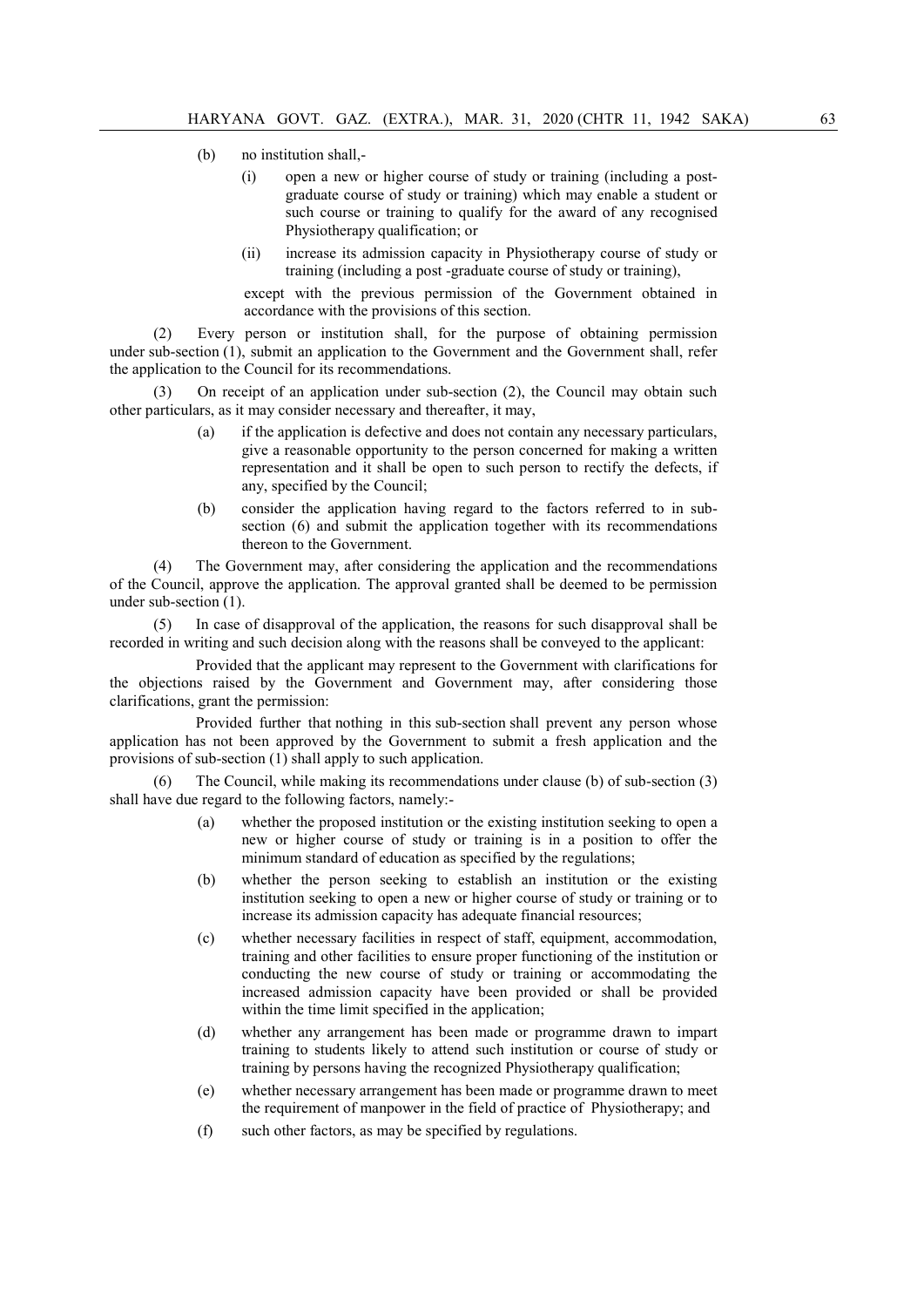(7) Where the Government passes an order either approving or disapproving an application under this section, a copy of the order shall be communicated to the person concerned.

Explanation:- For the purpose of this section "person" includes any university, trust, society, institution or a company but does not include the Central Government or State Government.

19. (1) Where after the commencement of this Act, any institution established without obtaining the previous permission of the Government as provided under this Act, any Physiotherapy qualification granted to any student by such institution shall not be a recognized qualification under this Act.

 (2) Where any institution opens a new or higher course of study or training including a post-graduate course of study or training, without the previous permission of the Government under this Act, the qualification granted to any student by such institution shall not be recognized qualification under this Act.

 (3) Where any institution increases its admission capacity in any course of study or training without the previous permission of the Government as provided under this Act, any Physiotherapy qualification granted to any student of such institution on the basis of increase in its admission capacity shall not be a recognized Physiotherapy qualification under this Act.

The criteria for identifying a student who has been granted a Physiotherapy qualification on the basis unauthorized increase in the admission capacity shall be such, as may be prescribed.

20. (1) If, before the commencement of this Act, any person has established an institution or any institution has opened a new or higher course of study or training or increased its admission capacity, such person or institution, as the case may be, shall seek within a period of six months from the commencement of this Act, the permission of the Government in accordance with the provisions of this Act.

 (2) If such institution fails to seek the permission under sub-section (1), the provisions of section 19 shall apply, so far as may be, as if, permission of the Government under section 18 has been refused.

21. (1) The qualifications granted by any recognised university or institution in the State which are recognized by the Haryana State Physiotherapy Council shall be recognized qualification for Physiotherapy and Physiotherapists after the date of commencement of this Act.

Any recognised university or institution in India other than the State of Haryana which grants qualifications in Physiotherapy may apply to the Council seeking recognition of the Physiotherapy qualification being imparted by them. The Council shall further submit the proposal to the Government along with its recommendation to grant recognition to the Physiotherapy qualification provided by such recognised university or institution, by notification in the Official Gazette.

22. (1) A degree in Physiotherapy granted by a recognised university or by a recognized institution shall be sufficient qualification for enrolment in the register.

 (2) No person shall after the date of commencement of this Act, be entitled to be enrolled in the register as a Physiotherapist unless he holds a recognized qualification:

 Provided that in case of a dispute as to whether a person is entitled to be enrolled, the matter shall be referred to the Equivalence and Registration Committee which shall consider the reference and make recommendations to the Executive Committee, whose decision shall be final.

- (3) Notwithstanding anything contained in sub-section (1),-
	- (a) a citizen of India holding a qualification which entitles him to be registered with any Council of Physiotherapy in any foreign country recognized by the Government of that country, may with the approval of the Council, be enrolled temporarily in the register till the said qualification is recognized by the respective country;

Time for seeking permission for certain existing institutions.

Recognition of Physiotherapy qualifications.

Effect of recognition.

Nonrecognition of qualifications in certain cases.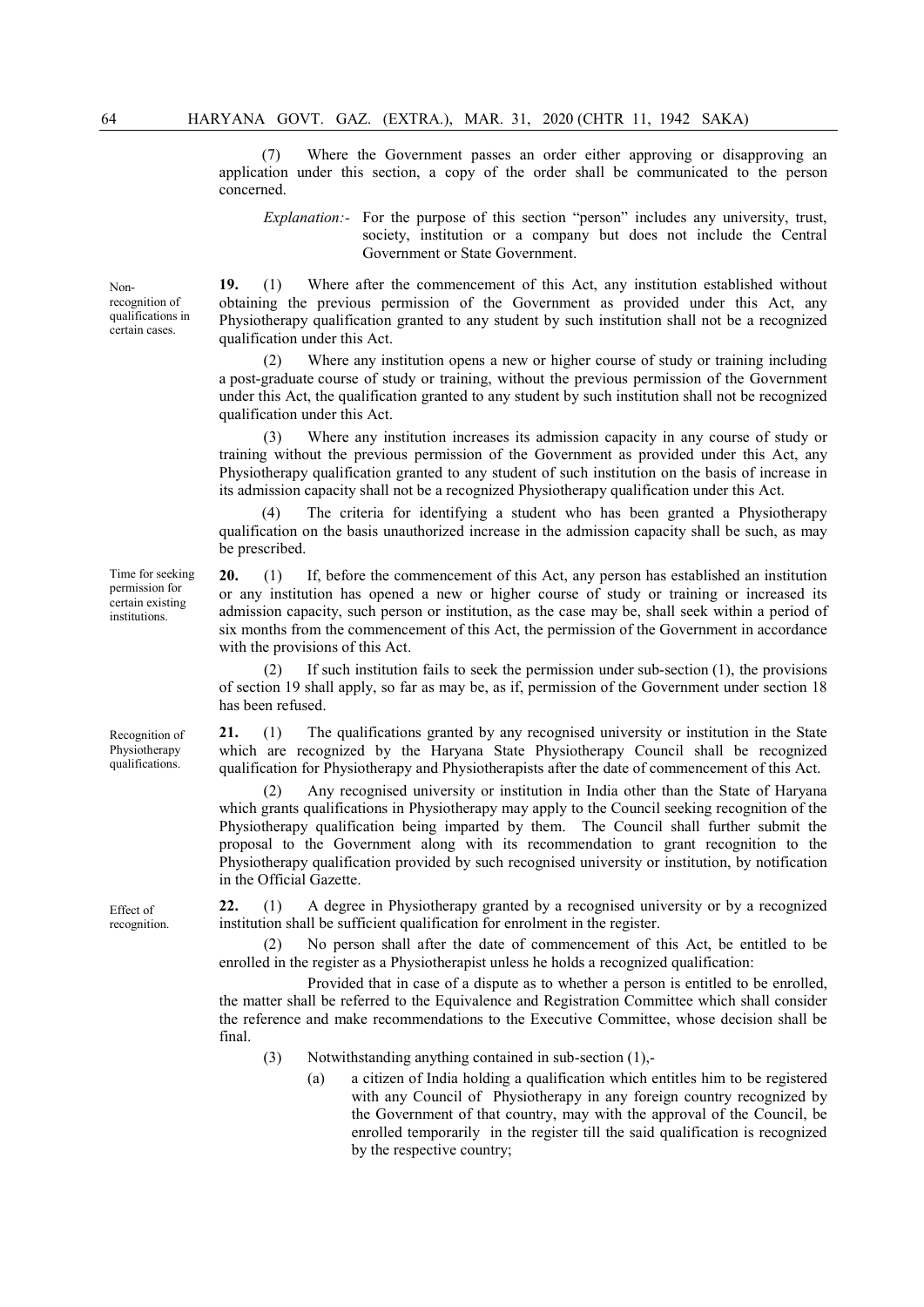(b) a person not being a citizen of India who is employed as a Physiotherapy teacher in any hospital or institution in India recognized by the Government of the concerned State or Union Territory, for the purpose of teaching, research or charitable work, may, with the approval of the President of the Council, be enrolled temporarily in the register, for such period, as may be specified:

 Provided that such person shall not be allowed to practice as a general Physiotherapist and such teaching or work shall be limited to the hospital or institution to which he is attached:

 Provided further that no such enrolment under clause (a) shall be permitted unless the Council satisfies itself that such person possesses the requisite knowledge and skill to practice Physiotherapy by conducting a screening test or such other test or examination, as may be prescribed.

23. Every institution or recognised university in the State which grants any recognized qualification or a recognized higher qualification shall furnish such details and information, as the Council may, from time to time, require as to the courses of study and training and examinations to be undergone in order to obtain such qualification and generally as to the requisites for obtaining such qualification.

24. (1) The Executive Committee may by regulations framed in this behalf, appoint such number of Inspectors, as it deems necessary to inspect any institution where education or training in Physiotherapy is imparted, and to attend any examination held for the purpose of granting any recognized qualification or recognized higher qualification.

 (2) The Inspectors appointed under this section shall not interfere with the course of any examination but shall report to the Executive Committee on the suitability of the institution for the purposes of training and on the adequacy of the training therein, as the case may be or on the sufficiency of the standard of examinations and on any other matters with regard to which Executive Committee may require them to report.

 (3) The Executive Committee after consulting the Equivalence and Registration Committee, shall forward a copy of such report to the person or institution concerned and shall also forward a copy with the remarks, if any, to the Council and the Government.

25. (1) When upon the report by the Executive Committee, it appears to the Council that,-

- (a) the courses of study, training and examinations to be undergone to obtain a recognized qualification from any recognised university or institution in the State or the conditions for admission to such courses or the standards of proficiency required from candidates at such examinations; or
- (b) the staff, equipment, accommodation, training and other training provided in such university or institution are not in conformity with the regulations made under the Act or fall short of the specified standards, the Council shall make a representation to that effect to the Government. After considering such representation, the Government shall forward it, along with such remarks, as it may think fit, to the university or institution concerned with an intimation of the period within which the university or institution may submit its explanation to the Government.

(2) On the receipt of the explanation, if satisfied, the Government shall notify in the Official Gazette declaring that the qualification conferred by the said university or institutions shall be a recognized qualification.

Where no explanation is submitted within the period fixed or dissatisfied with explanation advanced by the university or institution concerned, the Government shall, after making such further inquiry, if any, as it may thinks fit, by notification in the Official Gazette, withdraw the recognition given to the said university or institution and declaring that the qualification conferred by the said University or institutions shall be a recognized qualification only when granted before the specified date.

Power to require information as to courses of study and training and examination.

Inspectors.

Withdrawal of recognition.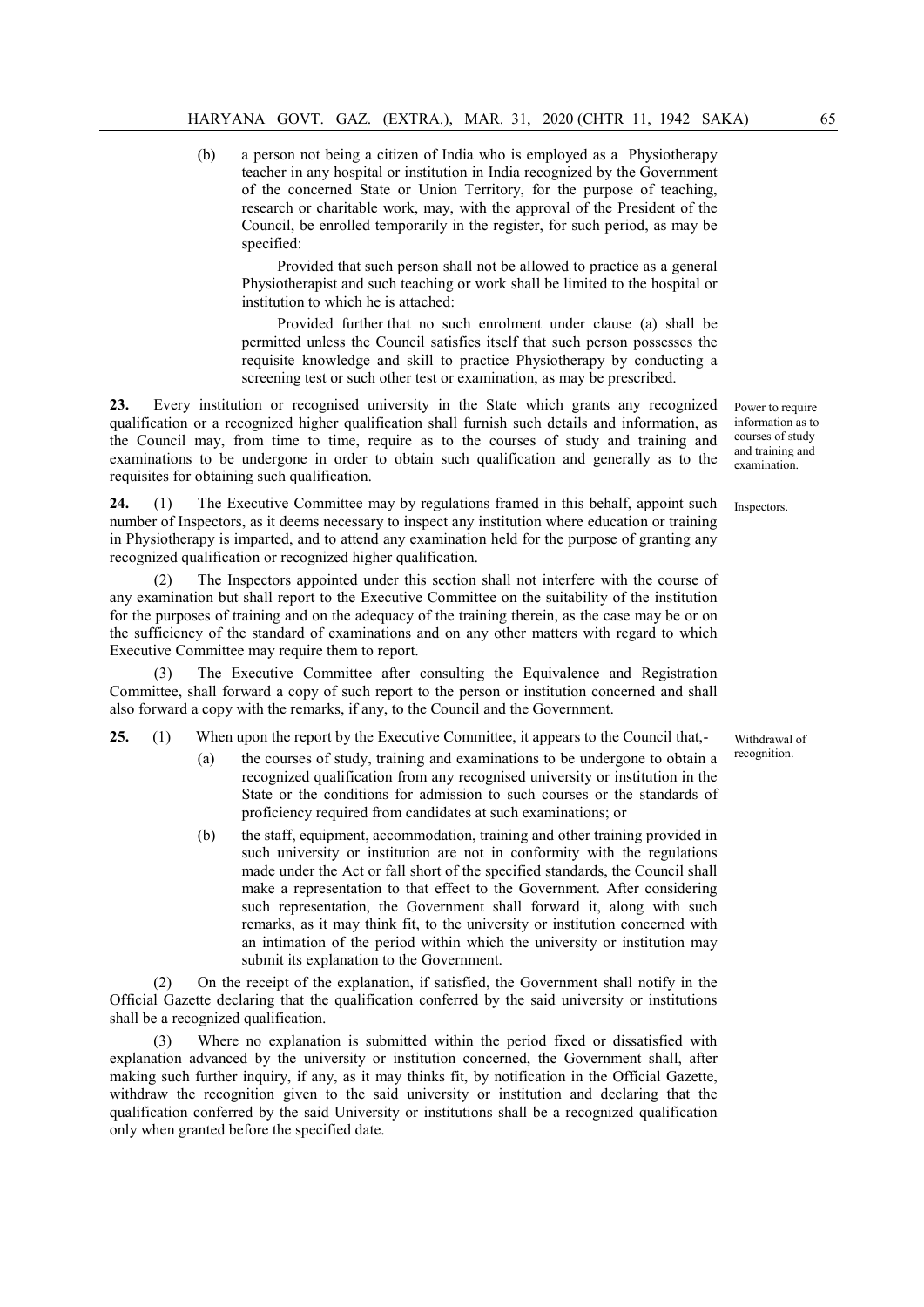|                                                              |                 | ILINIINI OOVI. OIKE.<br>(1/2)<br>MERG 21, 2020 (CHIR 11, 1772 6/18/1)                                                                                                                                                                                                                                                                                              |
|--------------------------------------------------------------|-----------------|--------------------------------------------------------------------------------------------------------------------------------------------------------------------------------------------------------------------------------------------------------------------------------------------------------------------------------------------------------------------|
| Registration.                                                | 26.             | Every person eligible for registration under this Act shall apply for registration to<br>(1)<br>the Registrar.                                                                                                                                                                                                                                                     |
|                                                              |                 | (2)<br>An application for registration shall be in such form and shall be accompanied by<br>such fee, as may be prescribed.                                                                                                                                                                                                                                        |
|                                                              |                 | Every person who applies for registration in respect of any additional recognized<br>(3)<br>qualification shall pay such fee, as may be prescribed.                                                                                                                                                                                                                |
|                                                              |                 | Any person whose application for registration is rejected by the Registrar, may,<br>(4)<br>within three months from the date of such rejection, file an appeal to the Council and the<br>decision of the Council thereon shall be final.                                                                                                                           |
| Renewal of<br>registration                                   | 27.             | Every registration made under section 26 shall be valid for a period of five years<br>(1)<br>and shall have to be renewed before the end of the fifth year failing which the name of the<br>person shall be deemed to have been removed.                                                                                                                           |
|                                                              |                 | On payment of renewal fee and fine, if any, the Registrar, shall in such manner,<br>(2)<br>as may be prescribed, issue a certificate of registration to the person concerned.                                                                                                                                                                                      |
| Withdrawal of<br>application for<br>registration.            | 28.             | Where a person, who after submitting application for registration applies for withdrawal<br>or his registration is refused, the application fee shall be forfeited.                                                                                                                                                                                                |
| Preparation and<br>maintenance of<br>register.               | 29.             | The Council shall maintain separate registers in such form and contain such<br>(1)<br>particulars, as may be prescribed.                                                                                                                                                                                                                                           |
|                                                              |                 | The registers shall be deemed to be public documents within the meaning of<br>(2)<br>section 74 of the Indian Evidence Act, 1872 (Central Act 1 of 1872).                                                                                                                                                                                                          |
| Removal of name<br>from register.                            | 30.<br>enquiry. | The Council may, by order, remove from the register the name of any Physiotherapist<br>who has been convicted of a cognizable offence as defined by the Code of Criminal Procedure,<br>1973 (Central Act 2 of 1974), or has been found guilty of professional misconduct after due                                                                                 |
| Appeal against<br>order of removal of<br>name from register. | 31.             | Where the name of any person has been removed from the register on any other<br>(1)<br>ground except that he is not in possession of the requisite Physiotherapy qualifications, he may<br>appeal to the Council in such form and manner along with such fee, as may be prescribed,<br>within a period of thirty days. The decision of the Council shall be final. |
|                                                              |                 | No appeal under sub-section $(1)$ shall be admitted if it is preferred after the expiry<br>(2)<br>of a period of thirty days from the date of the order:                                                                                                                                                                                                           |
|                                                              |                 | Provided that, an appeal may be admitted after the expiry of the said period of<br>thirty days, if the applicant satisfies the Council that he had sufficient cause for not preferring<br>the appeal within the said period.                                                                                                                                       |
| Rights and<br>privileges of<br>Physiotherapist.              | 32.             | No person, other than a Physiotherapist shall,-                                                                                                                                                                                                                                                                                                                    |
|                                                              |                 | hold office as Physiotherapist in the Government or in any institution maintained<br>(a)<br>by a local or other authority;                                                                                                                                                                                                                                         |
|                                                              |                 | practice Physiotherapy anywhere in the State and recover in respect of such<br>(b)<br>practice any expenses or fees to which he may be entitled;                                                                                                                                                                                                                   |
|                                                              |                 | be entitled to sign or authenticate any certificate required by any law to be signed<br>(c)<br>or authenticated by an Physiotherapist;                                                                                                                                                                                                                             |
|                                                              |                 | be entitled to give any evidence in any court as an expert under the Indian<br>(d)<br>Evidence Act, 1872 (Central Act 1 of 1872), on any matter relating to the<br>Physiotherapy.                                                                                                                                                                                  |
| Professional<br>conduct.                                     | 33.             | The Council may make regulations prescribing the standards of professional<br>(1)<br>conduct and etiquette and a code of ethics for Physiotherapist.                                                                                                                                                                                                               |

 (2) The regulations made under sub-section (1) may specify which violations thereof shall constitute professional misconduct and such provisions shall have effect notwithstanding anything contained in any State law for the time being in force.

Ren reg

Pro con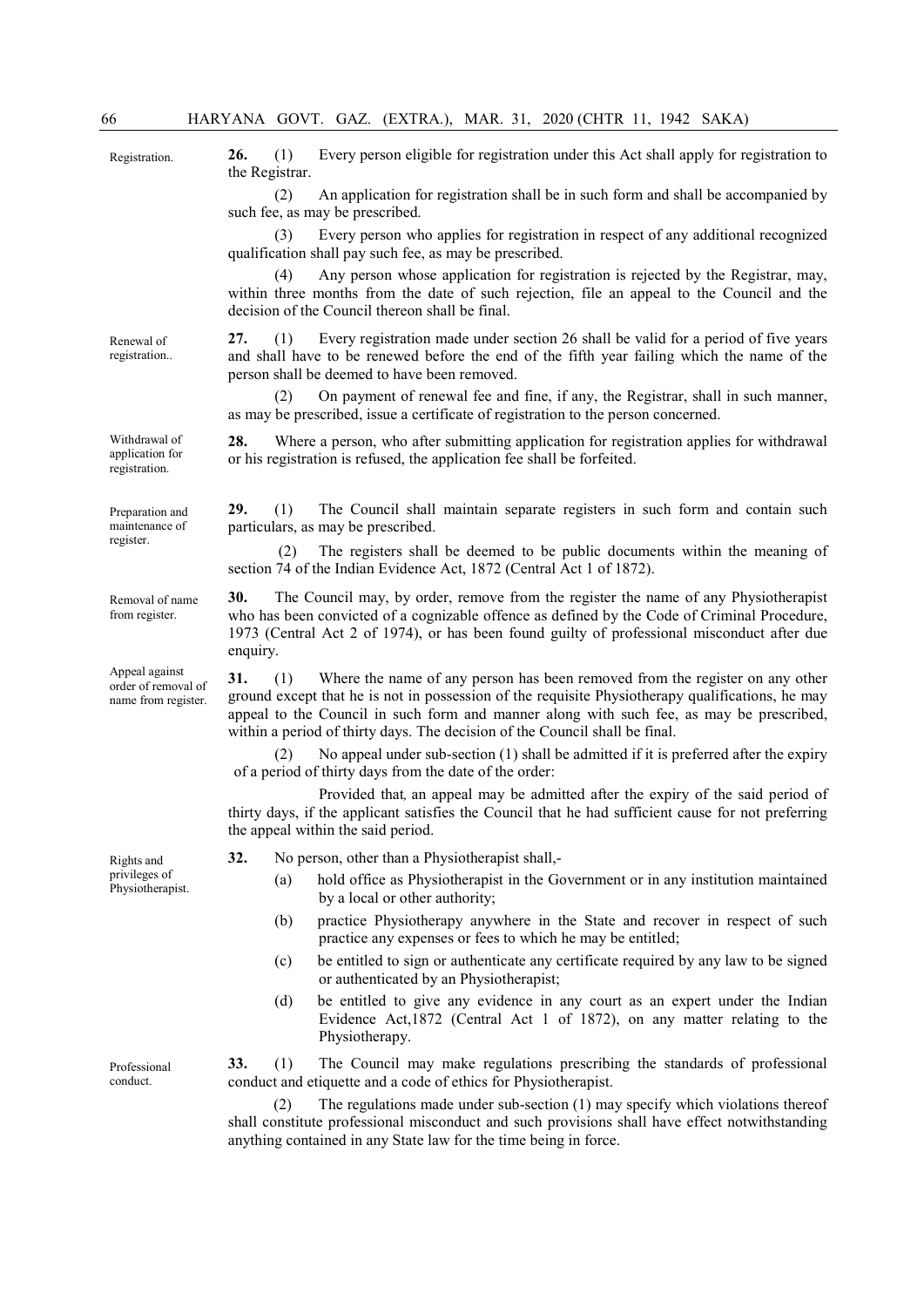(3) Whenever the Executive Committee after such enquiry as it thinks fit, recommends that the name of any person enrolled in the register be removed there from, it shall report to the Council and the Council shall after such enquiry at it may deem fit, by order, direct the removal of the name of such person from the said register either permanently or for such period, as may be specified in the order.

 (4) Any person aggrieved by an order of the Council may prefer an appeal to the Government in such form and manner, within such time and on payment of such fee, as may be prescribed.

 (5) On receipt of such appeal, the Government may, after giving the person concerned an opportunity of being heard, pass such order as it deems fit which shall be final and binding.

34. (1) The Council may frame regulations for determination of standards of education in the field of Physiotherapy required for granting recognized qualification in the State.

In particular and without prejudice to the generality of the foregoing power, the regulations may provide for, -

- (a) the nature, period of study and of practical training to be undertaken before admission to an examination;
- (b) the equipments and facilities to be provided for students undergoing approved course of study;
- (c) the subjects of examinations and standards to be maintained;
- (d) any other conditions of admissions to examinations.

(3) The regulations shall be forwarded by the Council to the Government for approval.

 (4) The Executive Committee shall from time to time report to the Council on the efficacy of these regulations and may recommend to the Council for such amendments thereof, as it may deem fit.

35. (1) The Council shall furnish copies of its minutes, reports, abstracts of its accounts and other information to the Government whenever called for.

The Council shall prepare once every year, in such form and at such time, as may be prescribed, an annual report giving a true and full account of its activities during the previous year and copy thereof shall be forwarded to the Government.

- 36. (1) The fund of the Council shall consists of-
	- (a) registration fees;
	- (b) grants received from the Government, if any;
	- (c) all fee received, all income such as rent and profits derived from properties and funds vested in the Council, all grants and loss received, if any, from the Government, all endowments and donations received from any source, all other miscellaneous receipts and all remittances received in connection with the affairs of the Council.

 (2) The Fund shall be deposited in a Scheduled Bank as defined in the Reserve Bank of India Act, 1934 (Central Act 2 of 1934), as may be decided by the Executive Committee.

It shall be competent for the Council to incur expenditure for the following purposes, namely:-

- (a) salaries and allowances of the Registrar and the staff maintained by the Council;
- (b) fees and allowances paid to the members of the Council and the Executive Committee;
- (c) such other expenses, as are necessary for performing duties and discharging the functions under this Act.

The Council shall prepare, in such form and at such time each year, as may be prescribed, a budget in respect of the next financial year showing the estimated receipts and expenditure and copy thereof shall be forwarded to the Government. Budget.

Submission of reports etc. to Government.

Standards of education.

Fund.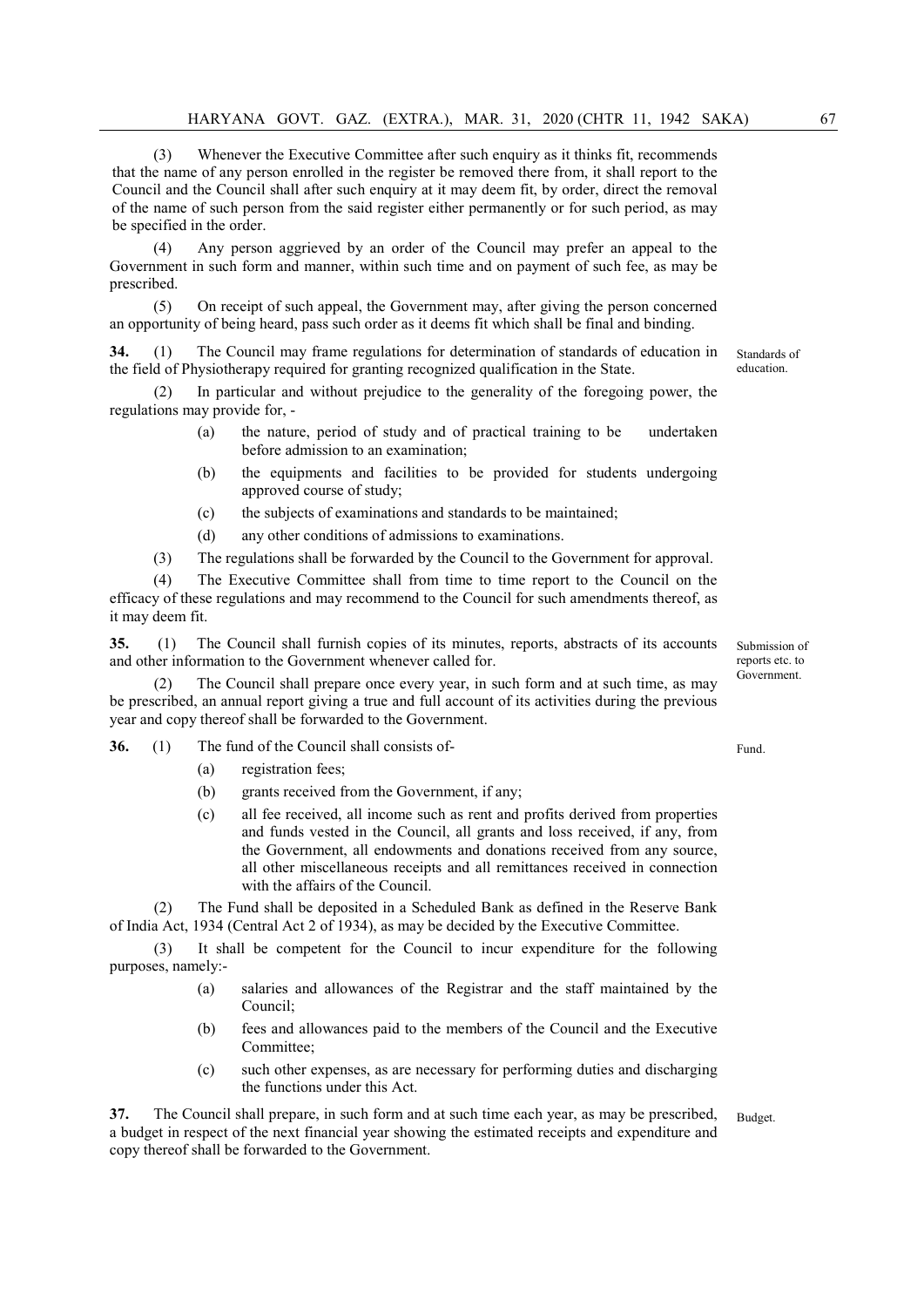Accounts and audit.

Prohibition against unauthorized conferment of degree etc.

38. (1) The annual report and accounts of the Council shall be approved by it and shall be got audited every year:

 Provided that the accounts of receipt and expenses of the fee levied and collected shall be duly certified by the Council in the annual report.

The audit shall be done by a Chartered Auditor appointed by the Executive Committee from a panel approved by Comptroller and Auditor General and the Council shall bear the cost of such audit.

 (3) The accounts of the Council may be audited by a competent authority of the State Government as and when the Government desires.

39. (1) Save as provided by this Act or the rules made thereunder, no person shall confer, grant, issue or hold himself out as entitled to confer, grant or issue any diploma, certificate or other document stating or implying that the holder, grantee or recipient thereof is qualified to practice as a Physiotherapist.

 (2) Whosoever contravenes the provisions of sub-section (1) shall, on conviction, be punishable with fine which may extend to five lakh rupees and if the person contravening is an association, every member of such association who knowingly or wilfully authorizes or permits the contravention shall, on conviction, be punishable with fine which may extend to two lakh rupees.

40. (1) No person other than a person registered under this Act shall practice as a Physiotherapist.

 (2) Any person who acts in contravention of this section shall on conviction be punishable,-

- (a) in the case of a first offence with imprisonment for a term which may extend to six months and with fine which may extend to fifty thousand rupees; and
- (b) in the case of a second or subsequent offence, with imprisonment for a term which may extend to one year, but which shall not be less than three months and with fine which shall not be less than two lakh rupees which may extend to five lakh rupees.

41. Every member of the Council, all officers and employees appointed under this Act shall deemed to be public servants within the meaning of section 25 of the Indian Penal Code, 1860 (Central Act 45 of 1860).

42. No court shall take cognizance of an offence punishable under this Act except upon a complaint in writing, made by a person authorized in this behalf by the Council.

43. If any person whose name has been removed from the register fails without sufficient cause, forthwith to surrender his certificate of registration or renewed certificate of registration or both, he shall, on conviction, be punishable with fine of rupees fifty thousand per month for such failure.

44. (1) The Council shall carry out such directions as may be issued from time to time, by the Government for the efficient administration of this Act.

 (2) If any dispute arises between the Council and the Government, in connection with the exercise of its authority and in the discharge of its functions under this Act, the decision of the Government on such dispute shall be final.

45. (1) If at any time, it appears to the Government that the Council has failed to exercise, or has persistently made default in the performance of the duties imposed on it by or under this Act, or has exceeded or abused any of the powers conferred upon it by or under this Act, or has wilfully or without sufficient cause failed to comply with any direction issued by the Government, the Government may, by notification in the Official Gazette, supersede the Council for such period, as may be specified in the notification:

 Provided that before issuing a notification under this sub-section, the Government shall give a reasonable time to the Council to show cause as to why it should not be superseded and shall consider the explanation and objections, if any, of the Council.

Persons not registered under this Act not to practice.

Members of Councils, officers etc. to be public servants.

Cognizance of offence.

Failure to surrender certificate of registration.

Directions by Government.

Power to supersede Council.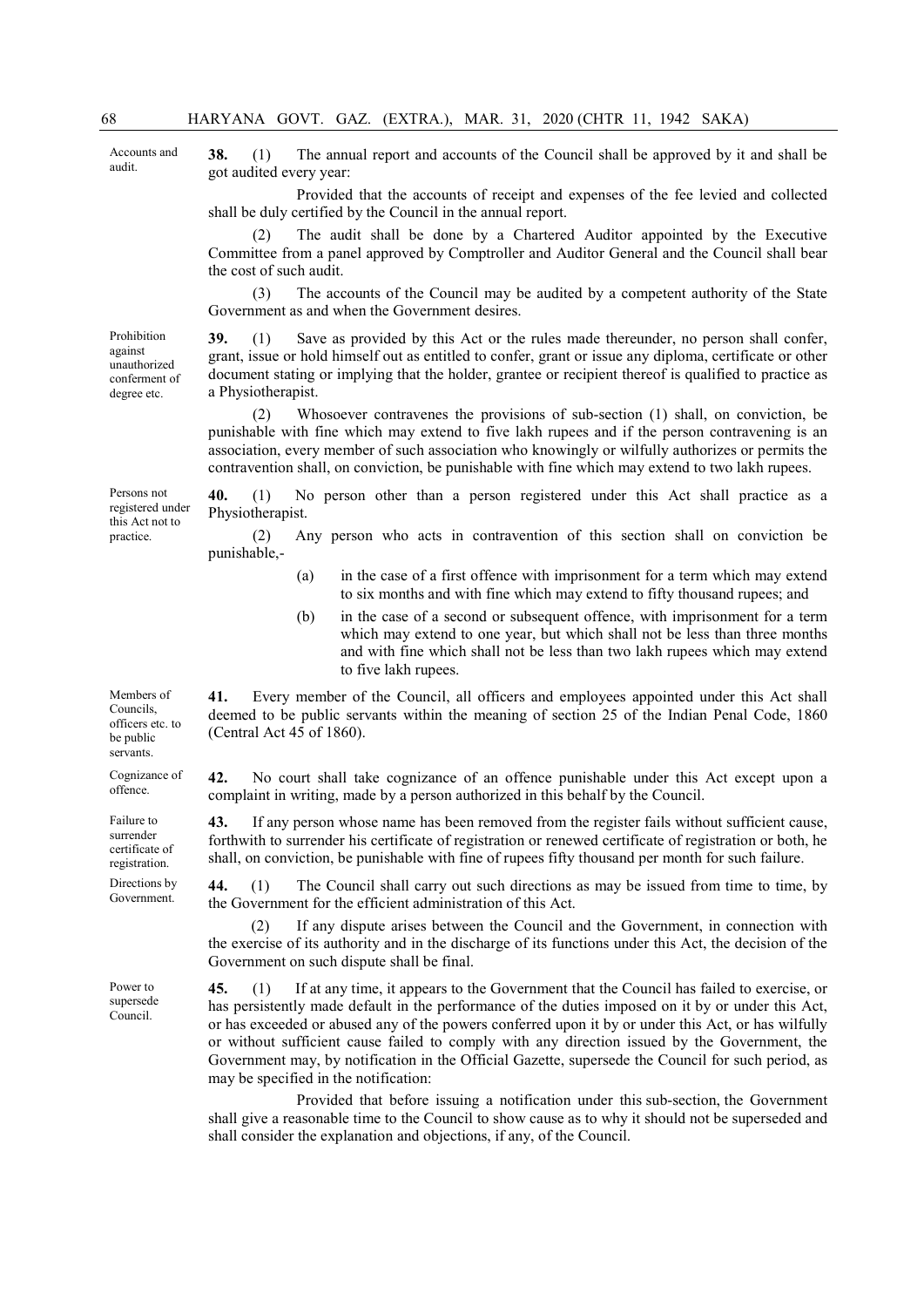- (2) Upon the publication of a notification under sub-section  $(1)$ ,-
	- (a) all the members of the Council shall, notwithstanding that their term of office had not expired on the date of supersession, vacate their offices;
	- (b) all the powers and duties which may, by or under the provision of this Act, be exercised or performed by or on behalf of the Council shall, during the period of supersession, be exercised and performed by such person or persons as the Government may direct;
	- (c) all property vested in the Council shall, during the period of supersession, vest in the Government.

 (3) On the expiration of the period of supersession specified in the notification issued under sub-section (1), the Government may-

- (a) extend the period of supersession for such further period as it may consider necessary, but such period shall not more than two years; or
- (b) dissolve the existing Council and take steps to constitute a new Council.

46. (1) The Government may, by notification in the Official Gazette make rules to provide for all matters for which provision is necessary or expedient for the purpose of giving effect to the provisions of this Act. Power to make rules.

(2) The rules framed under sub-section (1) shall be subject to previous publication.

 (3) Every rule made under this Act shall be laid, as soon as may be, after it is made, before the House of the State Legislature.

47. (1) The Council may, with the previous sanction of the Government, make regulations not inconsistent with this Act and the rules made there under for enabling it to perform its functions under this Act and generally to carry out the purposes of this Act, by notification in the Official Gazette.

 (2) In particular, and without prejudice to the generality of the forgoing power, such regulations may provide for all or any of the following matters, namely:-

- (a) the management of the property of the Council;
- (b) the maintenance and audit of the accounts of the Council;
- (c) the rules of procedure for the transaction of business of the Council and its committees;
- (d) the qualifications, procedure for appointment of Inspectors, their powers and duties;
- (e) the courses and period of study or of training, to be undertaken, the subjects of examination and standards of proficiency therein to be obtained in any recognised university or in any institution for grant of recognized physiotherapists qualification;
- (f) the standards of staff, equipment, accommodation, training and other facilities for study or training of the physiotherapists;
- (g) the conduct of examinations, qualifications of examiners and the conditions of the admission to such examinations;
- (h) the standard of professional conduct and etiquette and code of ethics to be observed by physiotherapists professionals under section 33;
- (i) any other matter which is to be, or may be, made by regulation.

 (3) The Government may, by notification, rescind or modify any regulation made under this section and thereupon, the regulation shall cease to have effect or be modified accordingly.

Power to make regulations.